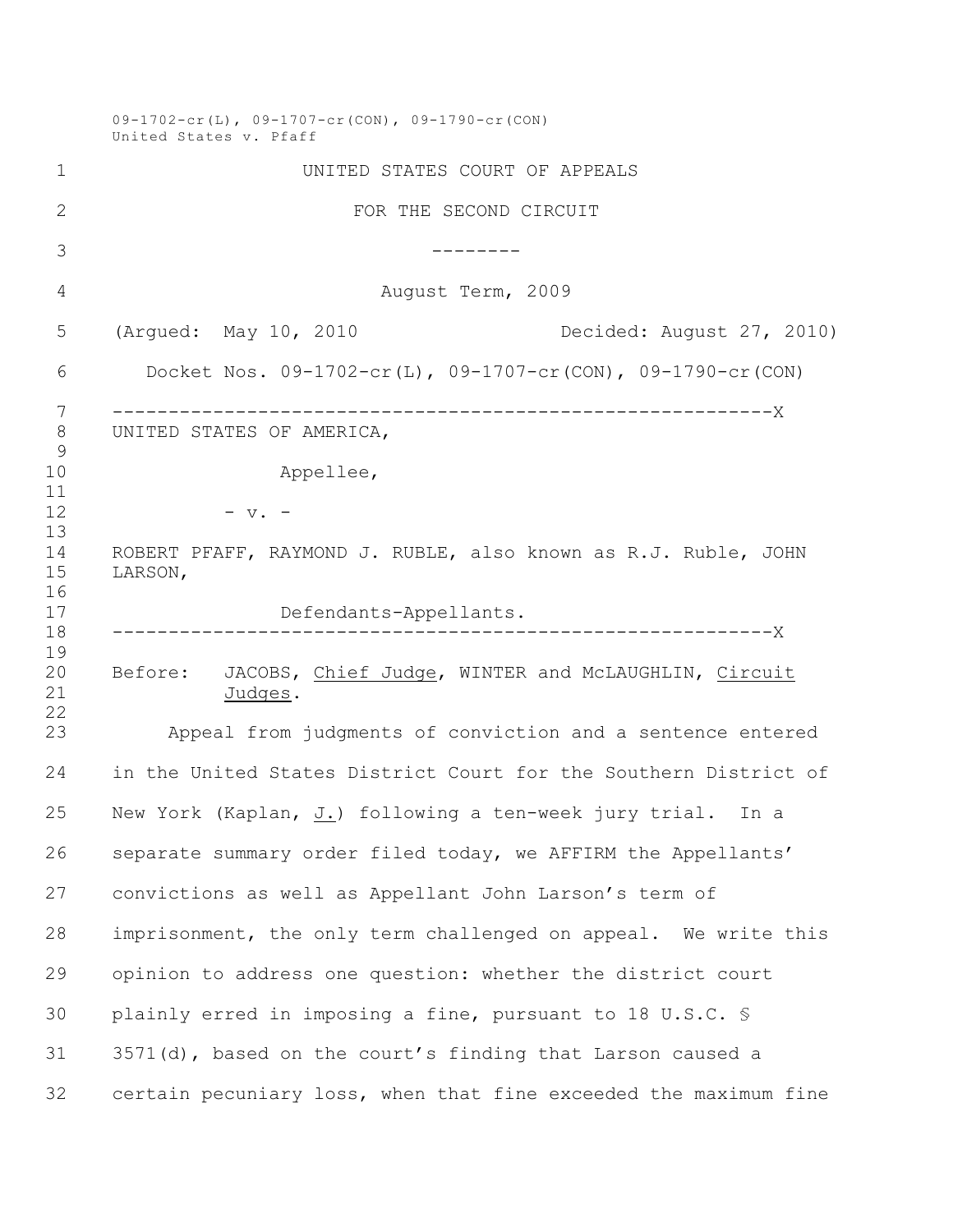| 1               | that would have been permitted absent the finding. We hold that   |  |
|-----------------|-------------------------------------------------------------------|--|
| 2               | the district court's fine violated Apprendi v. New Jersey, 530    |  |
| 3               | U.S. 466 (2000), and that it constituted plain error.             |  |
| 4               | Therefore, we VACATE and REMAND for the district court to         |  |
| 5               | reconsider Larson's fine.                                         |  |
| 6               |                                                                   |  |
| $7\phantom{.0}$ | ALEXANDRA A.E. SHAPIRO, Marc E.                                   |  |
| $8\,$           | Isserles, Macht, Shapiro, Arato &                                 |  |
| 9               | Isserles LLP, New York, NY, David C.                              |  |
| 10              | Scheper, Scheper Kim & Overland LLP, Los                          |  |
| 11              | Angeles, CA, for Defendant-Appellant                              |  |
| 12              | Robert Pfaff.                                                     |  |
| 13              |                                                                   |  |
| 14              | STUART E. ABRAMS, Frankel & Abrams, New                           |  |
| 15              | York, NY, Jack S. Hoffinger, Susan                                |  |
| 16              | Hoffinger, Hoffinger Stern & Ross LLP,                            |  |
| 17              | New York, NY, for Defendant-Appellant                             |  |
| 18              | Raymond Ruble.                                                    |  |
| 19              |                                                                   |  |
| 20              | J. SCOTT BALLENGER, Lori Alvino McGill,                           |  |
| 21              | Latham & Watkins LLP, Washington, DC                              |  |
| 22              | (Steven M. Bauer, Margaret A. Tough, San                          |  |
| 23              | Francisco, CA), for Defendant-Appellant                           |  |
| 24              | John Larson.                                                      |  |
| 25              |                                                                   |  |
| 26              | JOHN M. HILLEBRECHT, Margaret Garnett,                            |  |
| 27              | Justin Anderson, Katherine Polk Failla,                           |  |
| 28              | Assistant United States Attorneys, of                             |  |
| 29              | counsel, for Preet Bharara, United                                |  |
| 30              | States Attorney for the Southern                                  |  |
| 31              | District of New York, for Appellee.                               |  |
| 32              |                                                                   |  |
| 33              | PER CURIAM:                                                       |  |
| 34              | Defendants-Appellants Robert Pfaff, Raymond J. Ruble, and         |  |
| 35              | John Larson appeal from judgments of conviction, and Larson from  |  |
| 36              | his sentence, entered in the United States District Court for the |  |
| 37              | Southern District of New York (Kaplan, J.). Following a ten-week  |  |

jury trial, Appellants were convicted of tax evasion for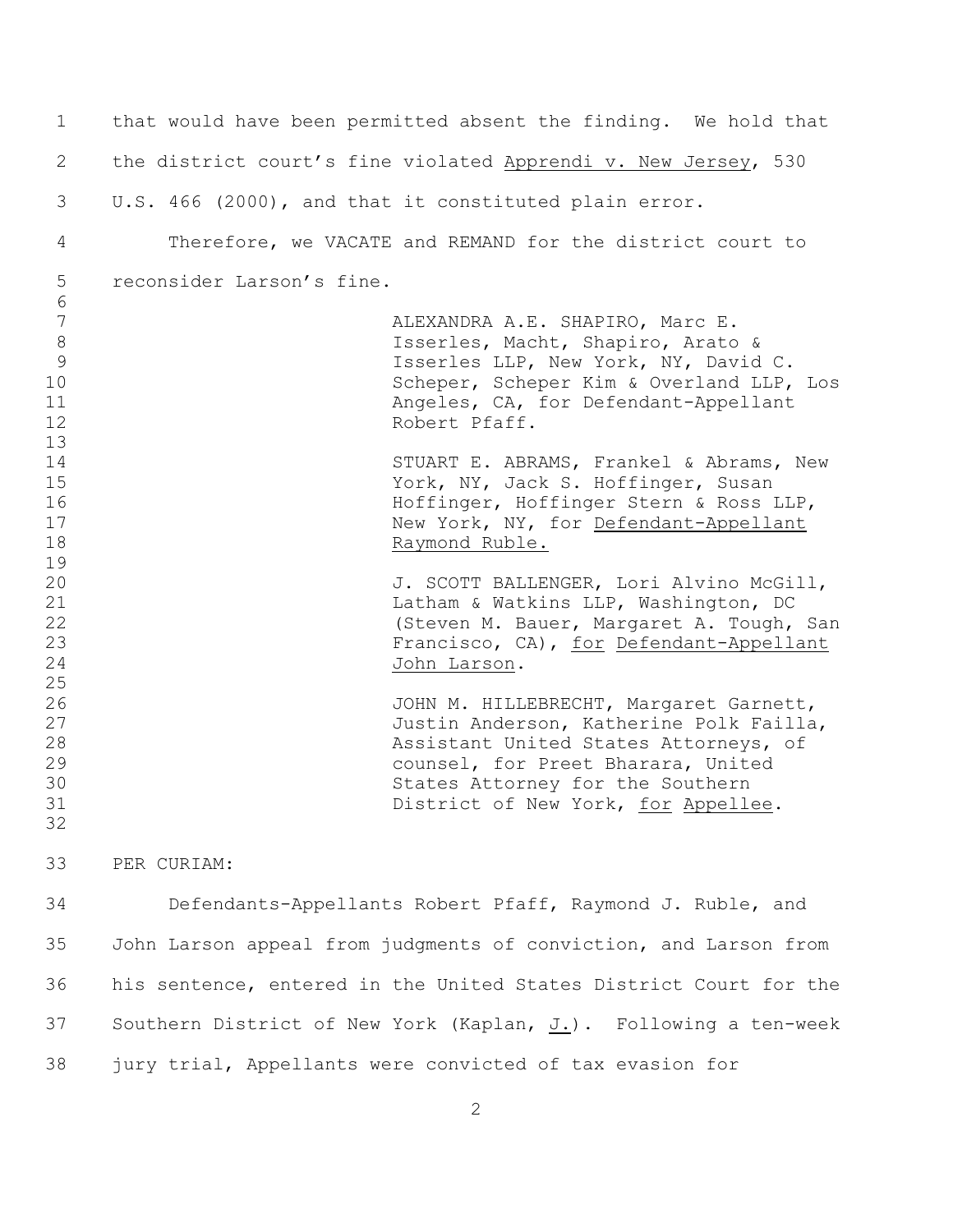designing, implementing, and marketing fraudulent tax shelters. In a separate summary order filed today, we AFFIRM the Appellants' convictions as well as Larson's term of imprisonment, 4 the only term challenged on appeal. Here, we address a single question: whether the district court plainly erred by fining Larson \$6 million, pursuant to 18 U.S.C. § 3571(d), based on the court's finding that Larson caused a pecuniary loss in excess of \$100 million, when the maximum fine absent such a finding would 9 have been \$3 million, pursuant to 18 U.S.C. § 3571(b)(3). We 10 hold that the district court's fine violated Apprendi v. New Jersey, 530 U.S. 466 (2000), and that it constituted plain error. Therefore, we VACATE and REMAND for the district court to reconsider Larson's fine.

## **BACKGROUND**

 This case, which has been called "the largest criminal tax case in American history," Stein v. KPMG, LLP, 486 F.3d 753, 756 (2d Cir. 2007), comes before us after a long and tortuous 18 journey, the details of which are for the most part irrelevant to 19 the issue we now address. For a complete recounting of the saga, see generally United States v. Stein, 541 F.3d 130 (2d Cir. 2008), Stein, 486 F.3d 753, United States v. Stein, 495 F. Supp. 2d 390 (S.D.N.Y. 2007), United States v. Stein, 452 F. Supp. 2d 230 (S.D.N.Y. 2006), and United States v. Stein, 435 F. Supp. 2d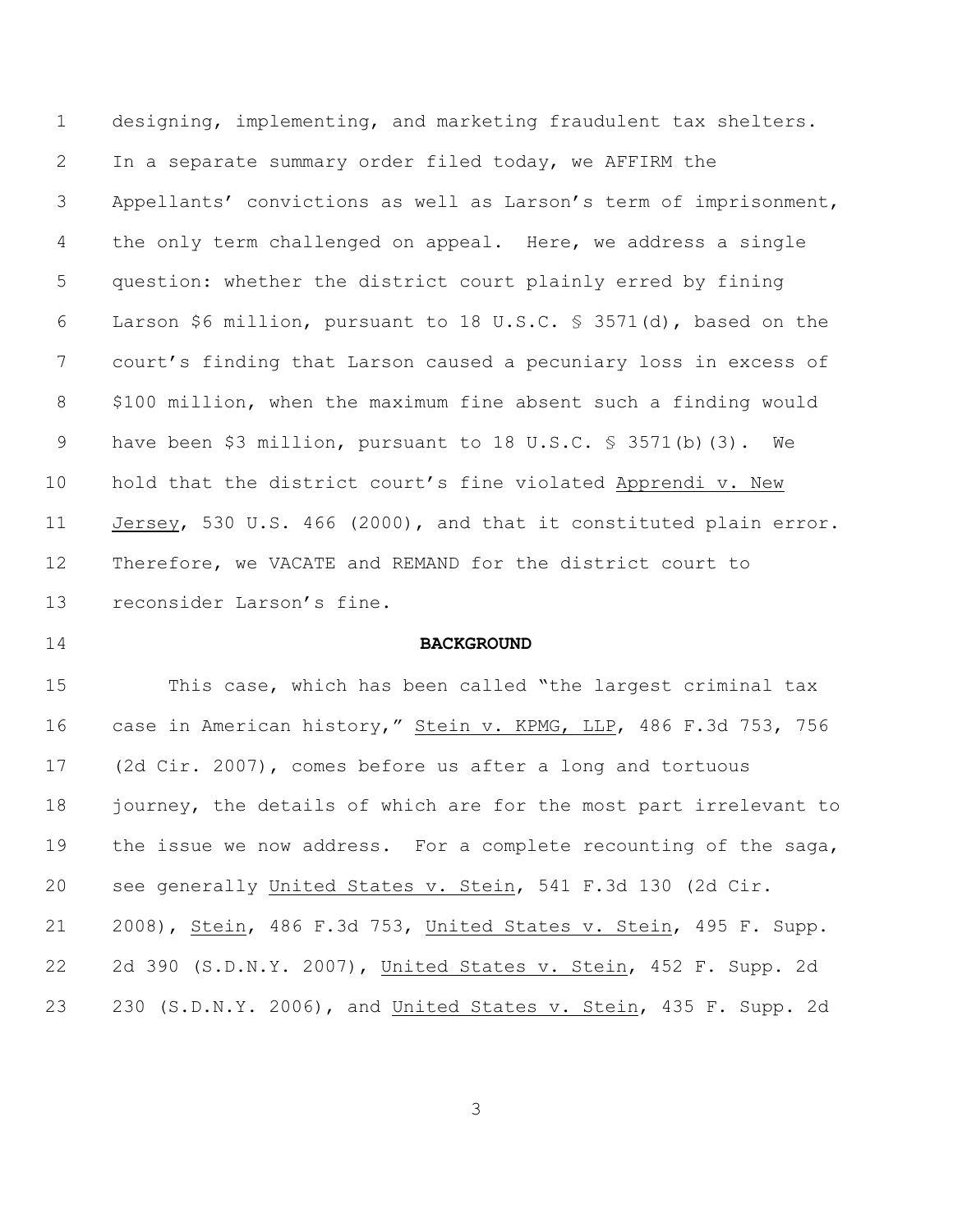330 (S.D.N.Y. 2006). Here, we recite only those facts pertinent to whether the district court plainly erred in fining Larson.

 In December 2008, following trial, Larson was convicted of twelve counts of tax evasion under 26 U.S.C. § 7201, stemming from his involvement in the design, implementation, and marketing of fraudulent tax shelters. The jury, however, made no findings 7 regarding the amount of pecuniary loss caused, or gain derived, by Larson through his crimes. On April 1, 2009, the district court conducted a sentencing hearing at which it found that Larson had caused a "gross pecuniary loss [in] exce[ss] [of] \$100 million and that the maximum fine therefore exceeds . . . \$200 million." The court calculated this maximum pursuant to 18 U.S.C. § 3571(d), which authorizes a district court to impose a 14 fine of not more than twice the gross pecuniary loss caused by, or gain derived from, the defendant's offenses. The district court subsequently fined Larson \$6 million and sentenced him to 121 months' imprisonment. Larson did not object at sentencing to the fine amount as violative of Apprendi. He now appeals the fine on precisely this ground.

## **DISCUSSION**

 Where a defendant fails to object to a fine below, we review 22 the fine for plain error. See United States v. Hernandez, 85 F.3d 1023, 1031 (2d Cir. 1996). We may correct such an error only if "(1) there is an error; (2) the error is clear or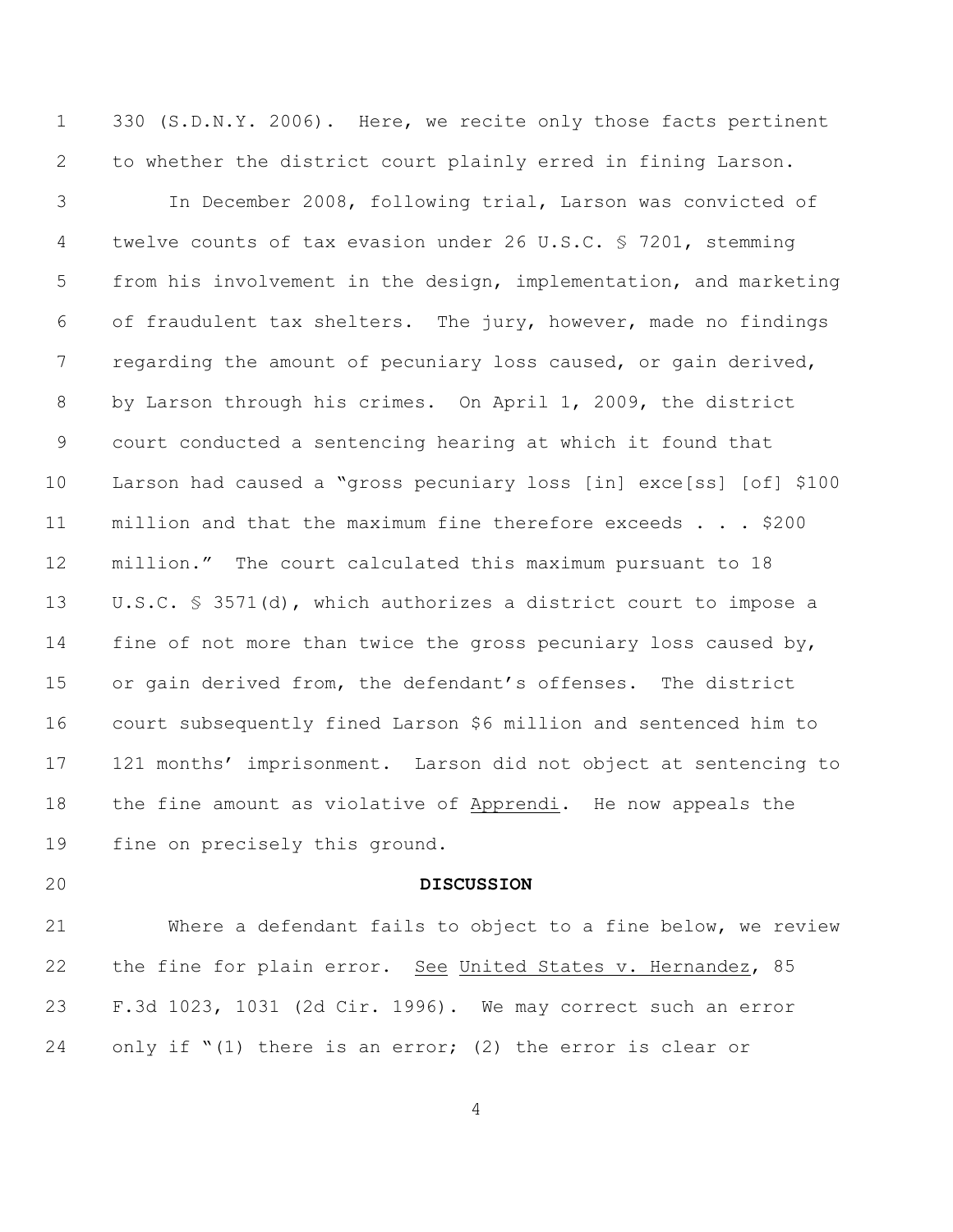obvious, rather than subject to reasonable dispute; (3) the error affected the appellant's substantial rights, which in the ordinary case means it affected the outcome of the district court proceedings; and (4) the error seriously affects the fairness, integrity or public reputation of judicial proceedings." United States v. Marcus, 130 S. Ct. 2159, 2164 (2010) (brackets omitted) (internal quotation marks omitted). "Without a prior decision from this court or the Supreme Court" supporting the defendant's claim of error, the error cannot be "plain." United States v. Weintraub, 273 F.3d 139, 152 (2d Cir. 2001).

 Section 3571 of Title 18 of the U.S. Code governs the imposition of criminal fines. Generally, "[a] defendant who has 13 been found quilty of an offense may be sentenced to pay a fine." 18 U.S.C. § 3571(a). Section 3571(b) establishes a maximum for individuals based on the severity of their offense: "for a felony," an individual may be fined "not more than \$250,000." 17 Id. § 3571(b)(3). Section 3571(d), however, allows an "[a]lternative fine based on gain or loss":

 If any person derives pecuniary gain from the offense, or if the offense results in pecuniary loss to a person other than the defendant, the defendant may be fined not more than the greater of twice the gross gain or twice the gross loss, unless imposition of a fine under this subsection would unduly complicate or prolong the sentencing process.

Id. § 3571(d).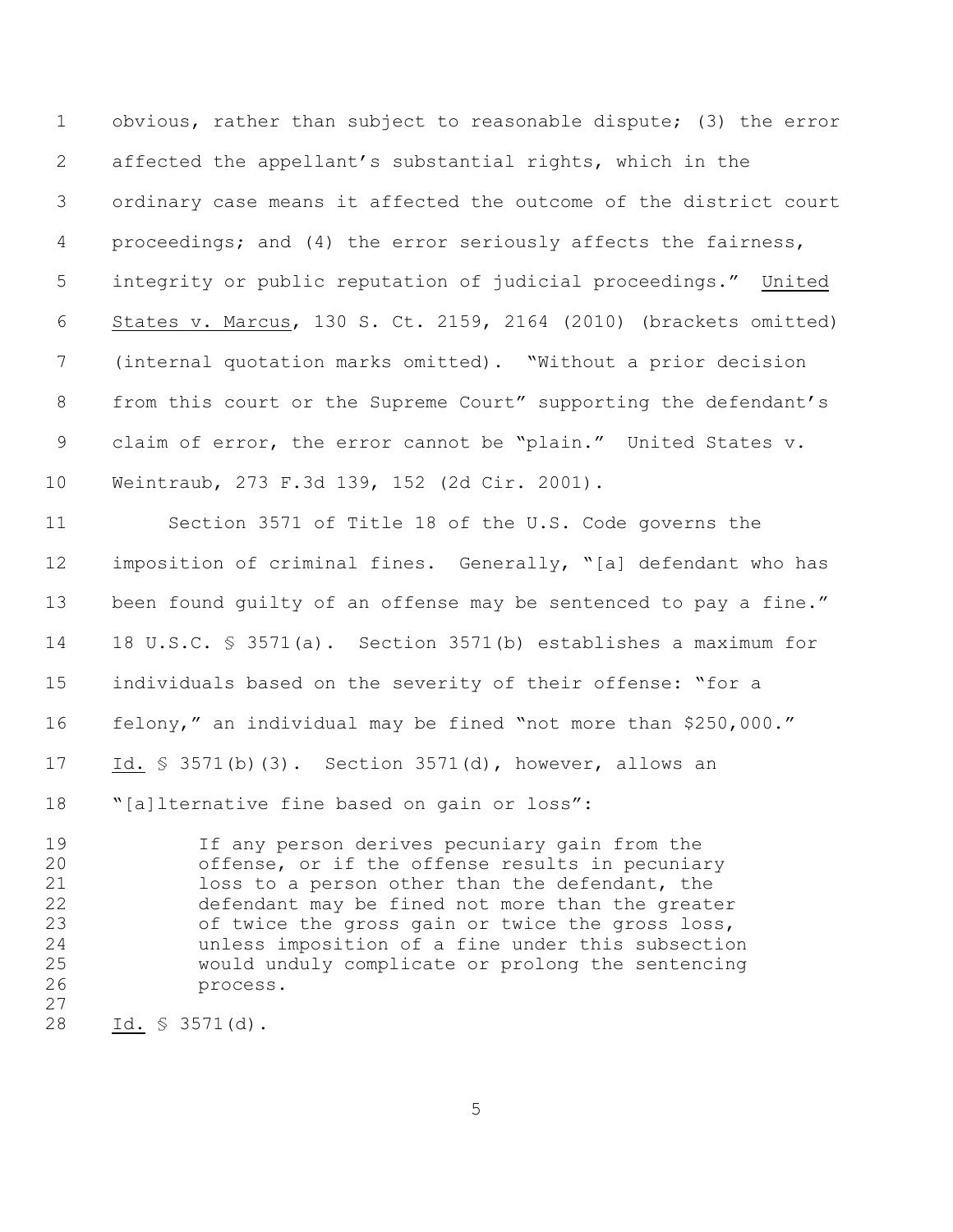In Apprendi, the Supreme Court held that, "[o]ther than the fact of a prior conviction, any fact that increases the penalty for a crime beyond the prescribed statutory maximum must be submitted to a jury, and proved beyond a reasonable doubt." 530 U.S. at 490. The Supreme Court has clarified that "the 'statutory maximum' for Apprendi purposes is the maximum sentence a judge may impose solely on the basis of the facts reflected in 8 the jury verdict or admitted by the defendant." Blakely v. Washington, 542 U.S. 296, 303 (2004).

 Here, the jury found Larson guilty of twelve felony offenses, but made no findings as to the pecuniary gain or loss caused by his conduct. Absent such gain or loss findings, the "statutory maximum" fine Larson could receive was \$3 million, that is, \$250,000 for each of his twelve convictions per 18 U.S.C. § 3571(b)(3). This amount represents the maximum fine that could be imposed based on "the facts reflected in the jury 17 verdict." Id. Therefore, by fining Larson \$6 million under 18 U.S.C. § 3571(d), a fine supported only by the district court's own pecuniary loss finding, the court violated Apprendi. See United States v. Lagrou Distribution Sys., Inc., 466 F.3d 585, 594 (7th Cir. 2006) (holding that a fine in excess of § 3571's "default statutory maximum" based on a pecuniary loss finding by the trial judge contravened Apprendi).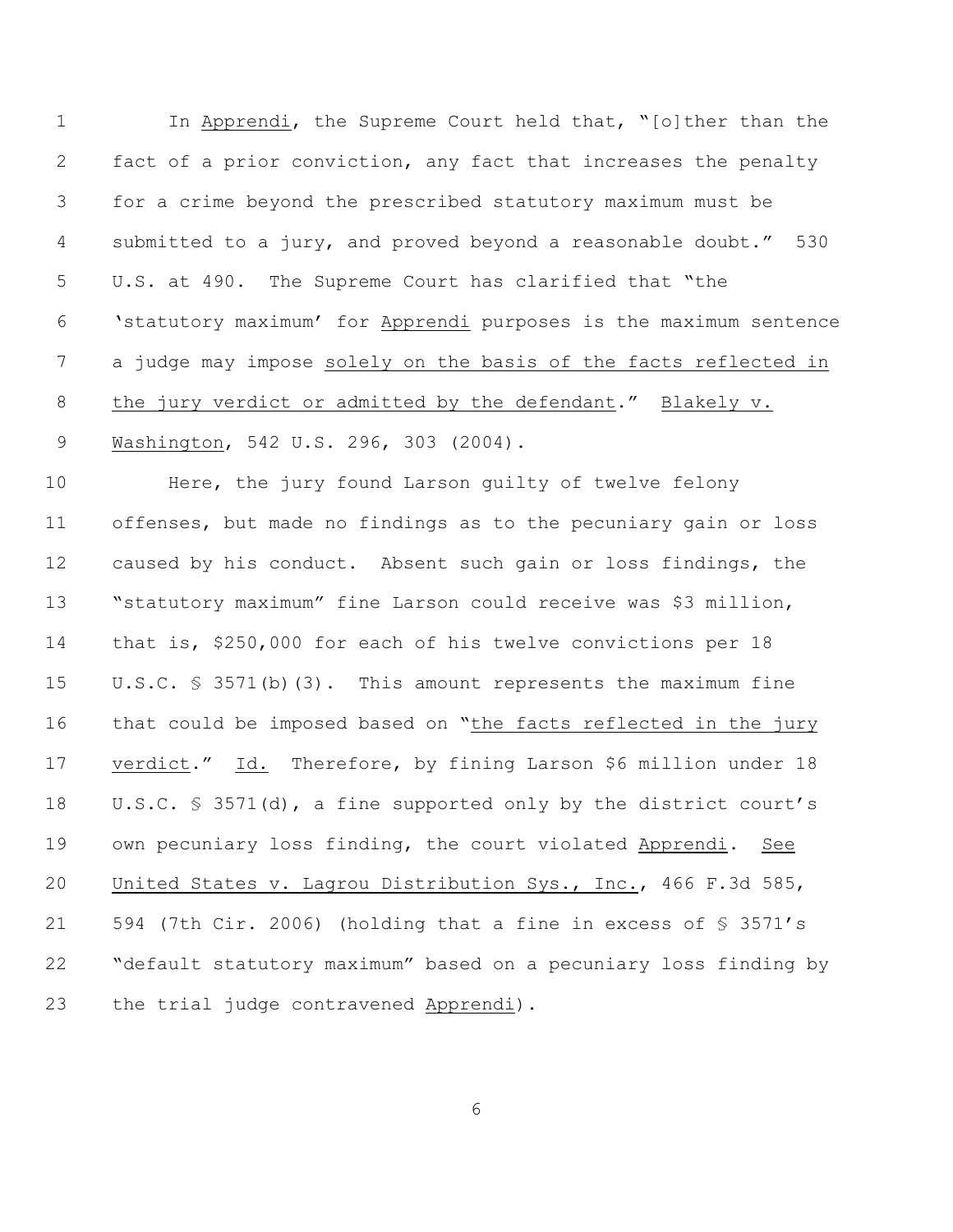The Government argues that our decisions in United States v. Reifler, 446 F.3d 65 (2d Cir. 2006), and United States v. 3 Fruchter, 411 F.3d 377 (2d Cir. 2005), mandate that we affirm Larson's fine. We disagree. In those cases, we held that Apprendi is not implicated where district courts order criminal restitution or forfeiture based on court-determined loss or gain amounts. See Reifler, 446 F.3d at 118 (restitution); Fruchter, 411 F.3d at 382-83 (forfeiture). Critical to both decisions were our findings that criminal restitution and forfeiture are indeterminate schemes without statutory maximums. See Reifler, 446 F.3d at 118 ("[T]he [Mandatory Victims Restitution Act, 18 U.S.C. § 3663A] fixes no range of permissible restitutionary amounts and sets no maximum amount of restitution that the court 14 may order[,] . . . [meaning the] principle that jury findings, or admissions by the defendant, establish the 'maximum' authorized 16 punishment has no application . . . ."); Fruchter, 411 F.3d at 383 ("A judge cannot exceed his constitutional authority by imposing a punishment beyond the statutory maximum if there is no statutory maximum [as is the case with criminal forfeiture]."). This case is distinguishable because the criminal fine scheme, unlike those for restitution and forfeiture, is in fact

 subject to statutory maximums. See 18 U.S.C. § 3571(b) (setting the default maximum fines for individuals); id. § 3571(c) (setting the default maximum fines for organizations); id. §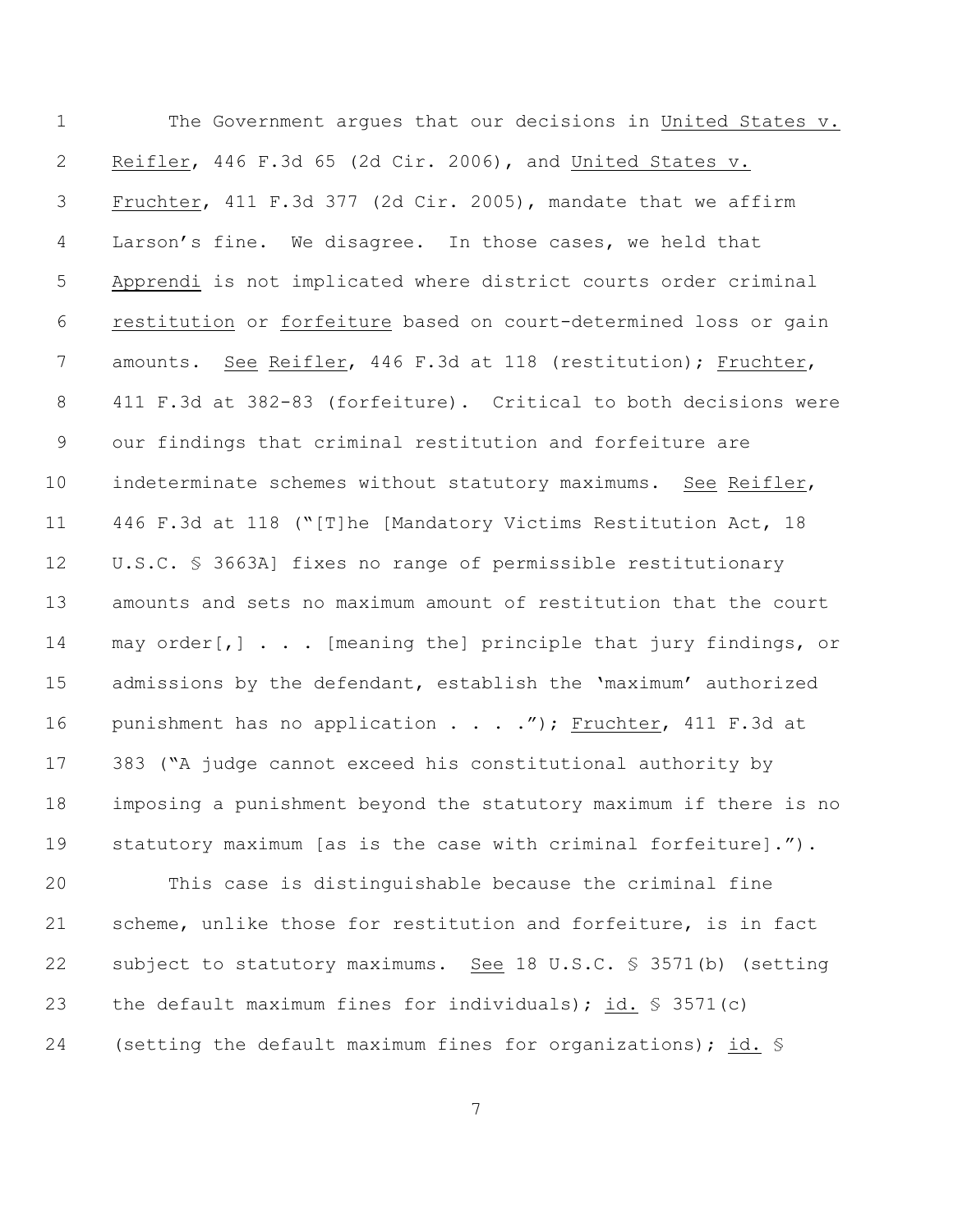3571(e) (stating that if a criminal offense provision itself fixes a lower maximum fine than § 3571 and expressly exempts the offense from § 3571's applicability, then the maximum fixed by the offense is controlling). Although § 3571(d) is uncapped like the restitution and forfeiture provisions discussed in our earlier decisions—and is fashioned as an "alternative fine"—the fact remains that, absent a pecuniary gain or loss finding, a district court may not impose a fine greater than that provided for in subsections (b), (c), or (e), whichever is applicable. Therefore, it is the clear implication of Apprendi and Blakely that when a jury does not make a pecuniary gain or loss finding, § 3571's default statutory maximums cap the amount a district court may fine the defendant.

14 Having determined that the district court erred, we consider whether it was plain error. While we easily conclude that the error "affected the appellant's substantial rights" and "seriously affect[ed] the fairness" of the proceedings, given that Larson received a fine twice as large as was permitted under the circumstances, Marcus, 130 S. Ct. at 2164, it is a somewhat closer question whether the error was "clear or obvious," id. Ultimately, because our conclusions flow ineluctably from Apprendi and Blakely, the error here was sufficiently clear to meet the plain error standard. Cf. Weintraub, 273 F.3d at 152.